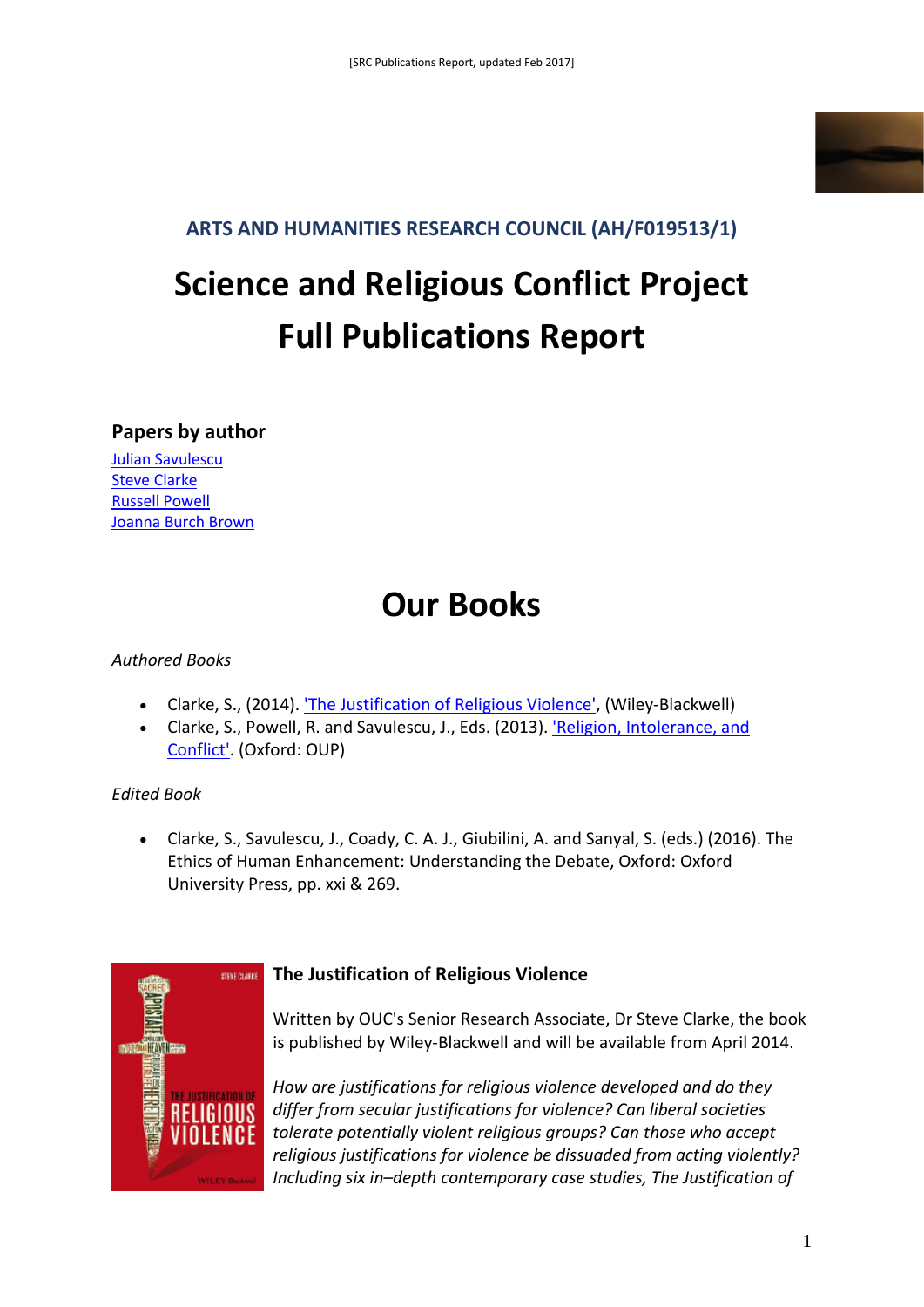*Religious Violence is the first book to examine the logical structure of justifications of religious violence.* 

- The first book specifically devoted to examining the logical structure of justifications of religious violence
- Seeks to understand how justifications for religious violence are developed and how or if they differ from ordinary secular justifications of violence
- • Examines 3 widely employed premises used in religious justifications of violence – 'cosmic war', the importance of the afterlife, and 'sacred values'
- Considers to what extent liberal democratic societies should tolerate who hold that their religion justifies violent acts
- • Reflects on the possibility of effective policy measures to persuade those who believe that violent action is justified by religion, to refrain from acting violently
- • Informed by recent work in psychology, cognitive science, neuroscience and evolutionary biology.

#### [Amazon](http://www.amazon.co.uk/Justification-Religious-Violence-Blackwell-Philosophy/dp/1118529723/) | [Wiley-Blackwell](http://eu.wiley.com/WileyCDA/WileyTitle/productCd-1118529723.html)



#### **Religion, Intolerance, and Conflict**

- Fills a significant gap in the existing literature on religion, intolerance and conflict
- Brings together contributions from world leading academics across many disciplines
- Each contribution is tightly focused on the core set of questions the volume seeks to address
- Has significant implications for public policy for the promoting of religious tolerance

*The relationship between religion, intolerance and conflict has been the subject of intense discussion, particularly in the wake of the events of 9-11 and the ongoing threat of terrorism. This book contains original papers written by some of the world's leading scholars in anthropology, psychology, philosophy, and theology exploring the scientific and conceptual dimensions of religion and human conflict. Authors investigate the following themes: the role of religion in promoting social cohesion and the conditions under which it will tend to do so; the role of religion in enabling and exacerbating conflict between different social groups and the conditions under which it will tend to do so; and the policy responses that we may be able to develop to ameliorate violent conflict and the limits to compromise between different religions. The book also contains two commentaries that distill, synthesize and critically evaluate key aspects of the individual chapters and central themes that run throughout the volume.* 

*The volume will be of great interest to all readers interested in the phenomenon of religious conflict and to academics across a variety of disciplines, including religious studies, philosophy, psychology, theology, cognitive science, anthropology, politics, international relations, and evolutionary biology.*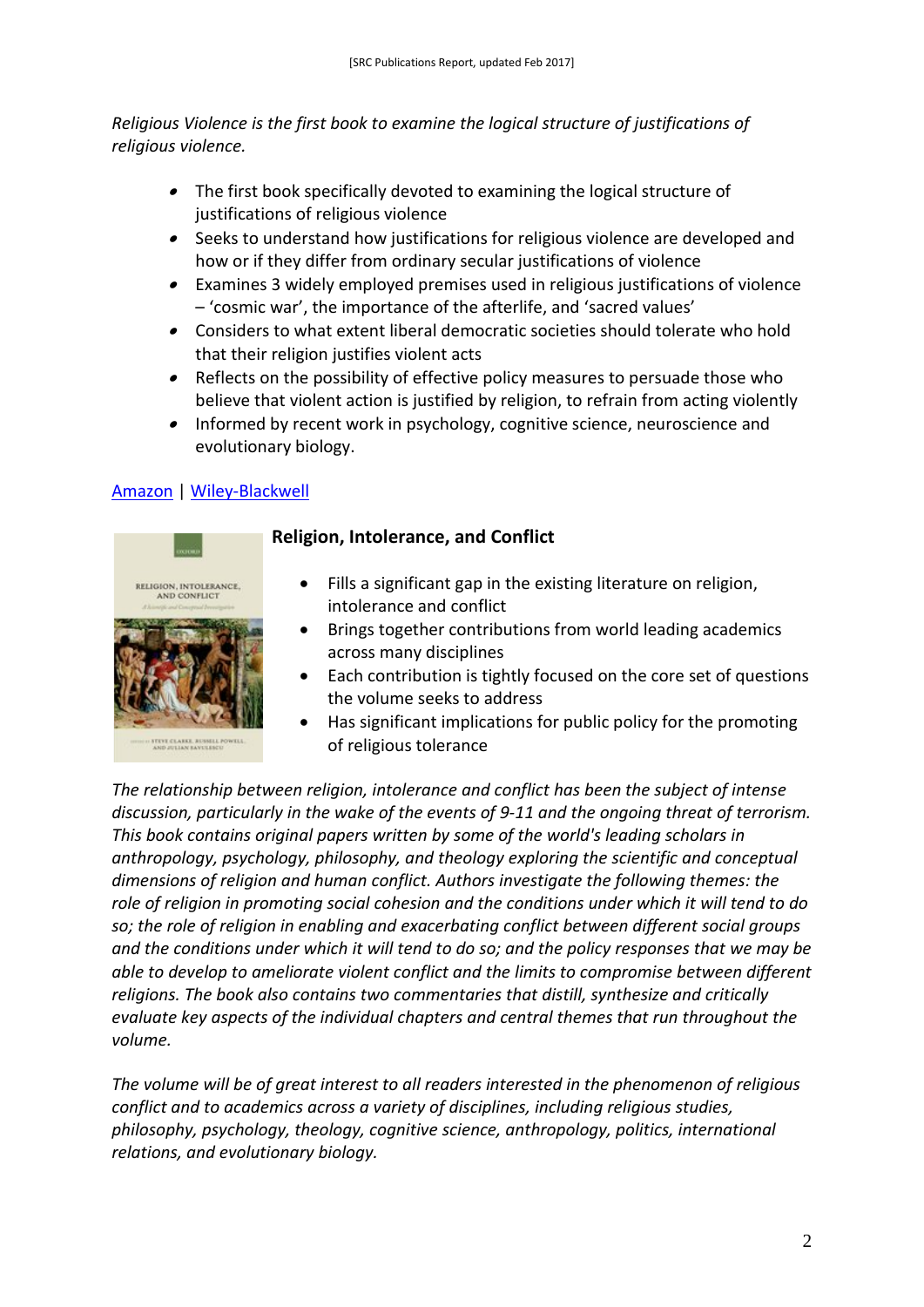#### [Amazon |](http://www.amazon.co.uk/Religion-Intolerance-Conflict-Scientific-Investigation/dp/0199640912/ref=sr_1_4?s=books&ie=UTF8&qid=1397569035&sr=1-4) [OUP](http://ukcatalogue.oup.com/product/9780199640911.do)



#### **The Ethics of Human Enhancement: Understanding the Debate**

Edited by Steve Clarke, Julian Savulescu, C.A.J. Coady, Alberto Giubilini, and Sagar Sanyal

- *This volume will refresh and reinvigorate the debate about the ethics of human enhancement*
- *Brings together world-leading academics from philosophy and bioethics*
- *Advances interdisciplinary scholarship on bioethics*
- *Aimed at both academic philosophers and bioethicists*
- *Relevant to the regulation of new biotechnologies*

*We humans can enhance some of our mental and physical abilities above the normal upper limits for our species with the use of particular drug therapies and medical procedures. We will be able to enhance many more of our abilities in more ways in the near future. Some commentators have welcomed the prospect of wide use of human enhancement technologies, while others have viewed it with alarm, and have made clear that they find human enhancement morally objectionable. The Ethics of Human Enhancement examines whether the reactions can be supported by articulated philosophical reasoning, or perhaps explained in terms of psychological influences on moral reasoning. An international team of ethicists refresh the debate with new ideas and arguments, making connections with scientific research and with related issues in moral philosophy.*

#### **OUP**

## <span id="page-2-0"></span>**Journal Articles and Book Chapters**

#### **Professor Julian Savulescu**

#### *Journal Articles*

- **EDITED JOURNAL ISSUE:** Powell, R., Kahane, G. and Savulescu, J., (2012). "Special Issue: Evolution, Genetic Engineering and Human Enhancement" *Philosophy and Technology*, Vol: 25 (4): 435-632.
- Anderson, J., Strelkowa, N., Stan, G., Douglas, T., Savulescu, J., Barahona, M. and Papachristodoulou, A., (2012), ['Engineering and ethical perspectives in synthetic](http://www.nature.com/embor/journal/vaop/ncurrent/full/embor201281a.html)  [biology'](http://www.nature.com/embor/journal/vaop/ncurrent/full/embor201281a.html), *EMBO Reports*, Vol: 13: 584 - 590 [Open access] Bourne, H., Douglas, T. and Savulescu, J., (2012), ['Procreative beneficence and in vitro gametogenesis',](http://journals.publishing.monash.edu/ojs/index.php/mber/article/view/957/1136) *Monash Bioethics Review*, Vol: 30(2): 29-48. [open access]
- Clarke, S., Powell, R., and Savulescu, J. (2012), ['An ethical and prudential argument](http://journals.cambridge.org/action/displayAbstract?fromPage=online&aid=8503924&fulltextType=AC&fileId=S0140525X11001026)  [for prioritizing the reduction of parasite-stress in the allocation of health care](http://journals.cambridge.org/action/displayAbstract?fromPage=online&aid=8503924&fulltextType=AC&fileId=S0140525X11001026)  [resources',](http://journals.cambridge.org/action/displayAbstract?fromPage=online&aid=8503924&fulltextType=AC&fileId=S0140525X11001026) *Behavioral and Brain Sciences*, Vol: 35 (April ): 90-91.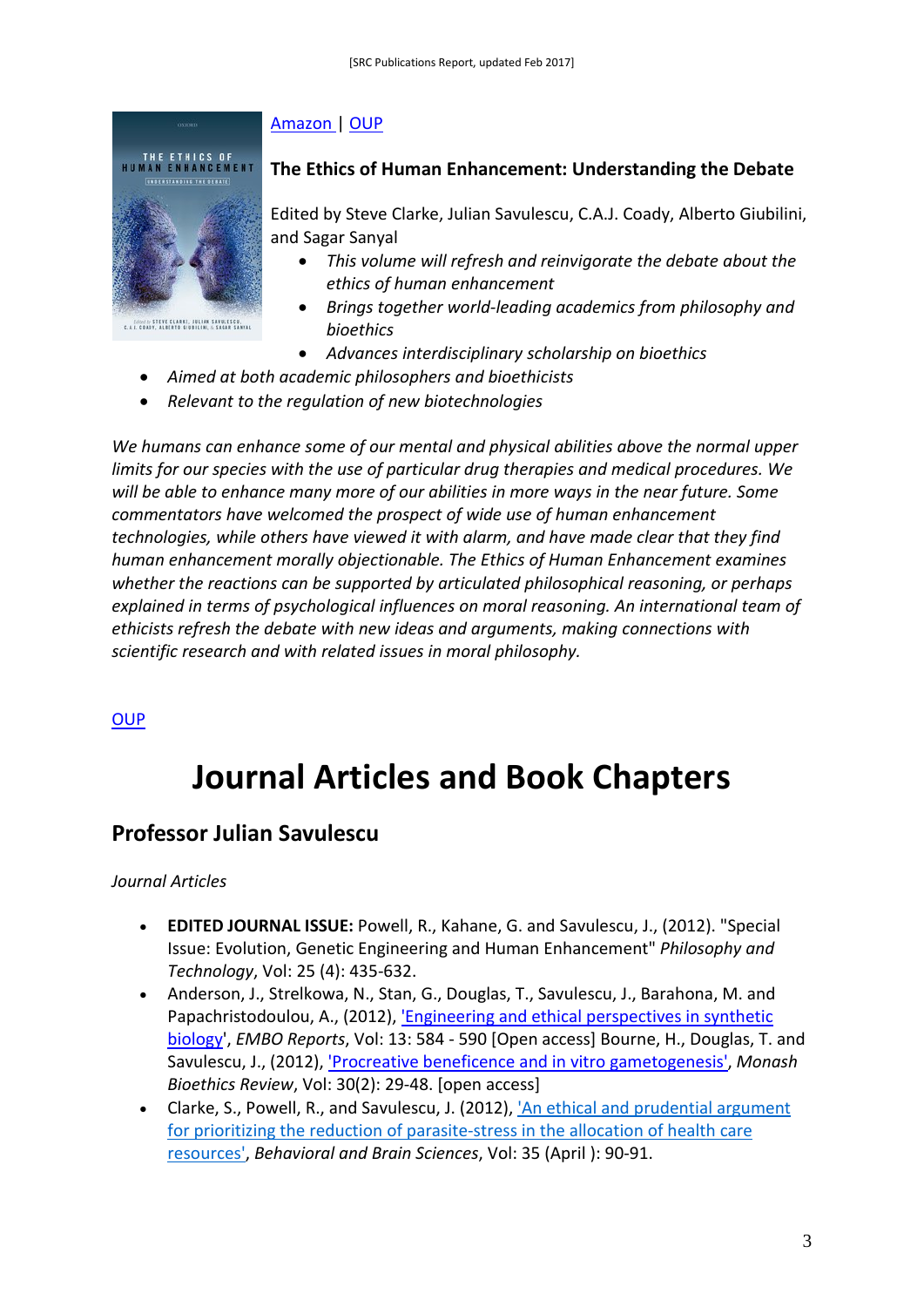- Cohen Kadosh, R., Levy, N., O'Shea, J., Shea, N. and Savulescu, J., (2012), ['The](http://www.sciencedirect.com/science/article/pii/S0960982212000140)  [Neuroethics of Non-Invasive Brain Stimulation',](http://www.sciencedirect.com/science/article/pii/S0960982212000140) *Current Biology*, Vol: 22(4): R1-R4.
- Earp, B., Sandberg, A. and Savulescu, J., (2012), ['Natural Selection, Childrearing, and](http://link.springer.com/article/10.1007/s13347-012-0081-8)  [the Ethics of Marriage \(and Divorce\): Building a Case for the Neuroenhancement of](http://link.springer.com/article/10.1007/s13347-012-0081-8)  [Human Relationships',](http://link.springer.com/article/10.1007/s13347-012-0081-8) *Philosophy & Technology*, Vol: 25(4): 561-587 [open access]
- Kahane, G., Wiech, K., Shackel, N., Farias, M., Savulescu, J. and Tracey, I. (2012), ['The](http://scan.oxfordjournals.org/content/early/2011/03/18/scan.nsr005.full)  [Neural Basis of Intuitive and Counterintuitive Moral Judgement',](http://scan.oxfordjournals.org/content/early/2011/03/18/scan.nsr005.full) *Social, Cognitive and Affective Neuroscience*, Vol: 7(4): 393-402. [open access]
- Kahane, G. and Savulescu, J., (2012), ['The Concept of Harm and the Significance of](http://onlinelibrary.wiley.com/doi/10.1111/j.1468-5930.2012.00574.x/abstract)  [Normality',](http://onlinelibrary.wiley.com/doi/10.1111/j.1468-5930.2012.00574.x/abstract) *Journal of Applied Philosophy*, Vol: 29(4): 318-332 [open access]
- Kahane, G., Wiech, K., Shackel, N., Farias, M., Savulescu, J. and Tracey, I. (2012), ['The](http://scan.oxfordjournals.org/content/early/2011/03/18/scan.nsr005.full)  [Neural Basis of Intuitive and Counterintuitive Moral Judgement',](http://scan.oxfordjournals.org/content/early/2011/03/18/scan.nsr005.full) *Social, Cognitive and Affective Neuroscience*, Vol: 7(4) pp.393-402
- Pollard, A., Savulescu, J., Oxford, J., Hill, A., Levine, M., Lewis, D. J., Read, R. C., Graham, D., Sun, W., Openshaw, P. and Gordon, S., (2012). ["Human microbial](http://www.thelancet.com/journals/laninf/article/PIIS1473-3099%2812%2970292-X/fulltext)  [challenge: the ultimate animal model"](http://www.thelancet.com/journals/laninf/article/PIIS1473-3099%2812%2970292-X/fulltext) *Lancet Infectious Diseases*, Vol: 12(12): 903- 905.
- Powell, R., Kahane, G. and Savulescu, J., (2012), 'Introduction to Special Issue: Evolution, Genetic Engineering and Human Enhancement', *Philosophy and Technology*, Vol: 25(4): 439-458
- Savulescu, J. and Persson, I., (2012), ['Moral Enhancement, Freedom and the God](http://ukpmc.ac.uk/articles/PMC3431130/)  [Machine',](http://ukpmc.ac.uk/articles/PMC3431130/) *The Monist*, Vol: 95(3): 399-421. [open access]
- Terbeck, S., Kahane, G., McTavish, S., Savulescu, J., Cowen, P. and Hewstone, M. (2012), ['Propranolol reduces implicit negative racial bias '](http://www.springerlink.com/content/63v2561264075373/), *Psychopharmacology* Vol: 222 (3), pp.419-424.
- Wilkinson, D. and Savulescu, J. (2012), ['Should We Allow Organ Donation](http://onlinelibrary.wiley.com/doi/10.1111/j.1467-8519.2010.01811.x/pdf)  [Euthanasia? Alternatives for Maximizing the Number and Quality of Organs for](http://onlinelibrary.wiley.com/doi/10.1111/j.1467-8519.2010.01811.x/pdf)  [Transplantation'](http://onlinelibrary.wiley.com/doi/10.1111/j.1467-8519.2010.01811.x/pdf), *Bioethics*, Vol: 26(1) [open access]
- Wilkinson, D. and Savulescu, J., (2012), ['A costly separation between withdrawing](http://onlinelibrary.wiley.com/doi/10.1111/j.1467-8519.2012.01981.x/abstract;jsessionid=08AA635CA16E578607E62118E51FEB6B.d02t04)  [and withholding treatment in intensive care',](http://onlinelibrary.wiley.com/doi/10.1111/j.1467-8519.2012.01981.x/abstract;jsessionid=08AA635CA16E578607E62118E51FEB6B.d02t04) *Bioethics*, Vol: Early online.[open access]
- Wilkinson, D., Savulescu, J. and Slater, R., (2012), ['Sugaring the pill. Ethics and](http://europepmc.org/articles/PMC3430849)  [uncertainties in the use of sucrose for newborn infants',](http://europepmc.org/articles/PMC3430849) *Arch Pediatr Adolesc Med*, Vol: 166(7): 629–633. [open access]
- Savulescu, J. and Finn, A. (2011)[, "Is Immunisation Child Protection?"](http://www.thelancet.com/series/new-decade-of-vaccines) *The Lancet Series* Vol: early online 9 June. [open acess]
- Savulescu, J. and Persson, I. (2011), ['The Turn for Ultimate Harm: A Reply to Fenton'](http://ukpmc.ac.uk/articles/PMC3233525), Journal of Medical Ethics Vol: 37(7): pp. 441-444. [open access]
- Savulescu, J., (2011), 'Should doctors feel more able to practise according to their personal values and beliefs?' *Medical Journal of Australia*, Vol: 196(1): 38
- Savulescu, J. (2011), 'JME Mach X: what will it offer you?' (editorial), *Journal of Medical Ethics* Vol: 37: pp. 453-454.
- Savulescu, J. and I. Persson. (2011), ['Getting moral enhancement right: the](http://onlinelibrary.wiley.com/doi/10.1111/j.1467-8519.2011.01907.x/full)  [desirability of moral bioenhancement',](http://onlinelibrary.wiley.com/doi/10.1111/j.1467-8519.2011.01907.x/full) *Bioethics*, Vol: online first 29 Jul 2011.
- Douglas, T. and Savulescu, J. (2010), ['Synthetic biology and the ethics of knowledge'](http://jme.bmj.com/content/early/2010/10/08/jme.2010.038232.full), *Journal of Medical Ethics*, Vol: 36(11) pp. 687-693 [open access]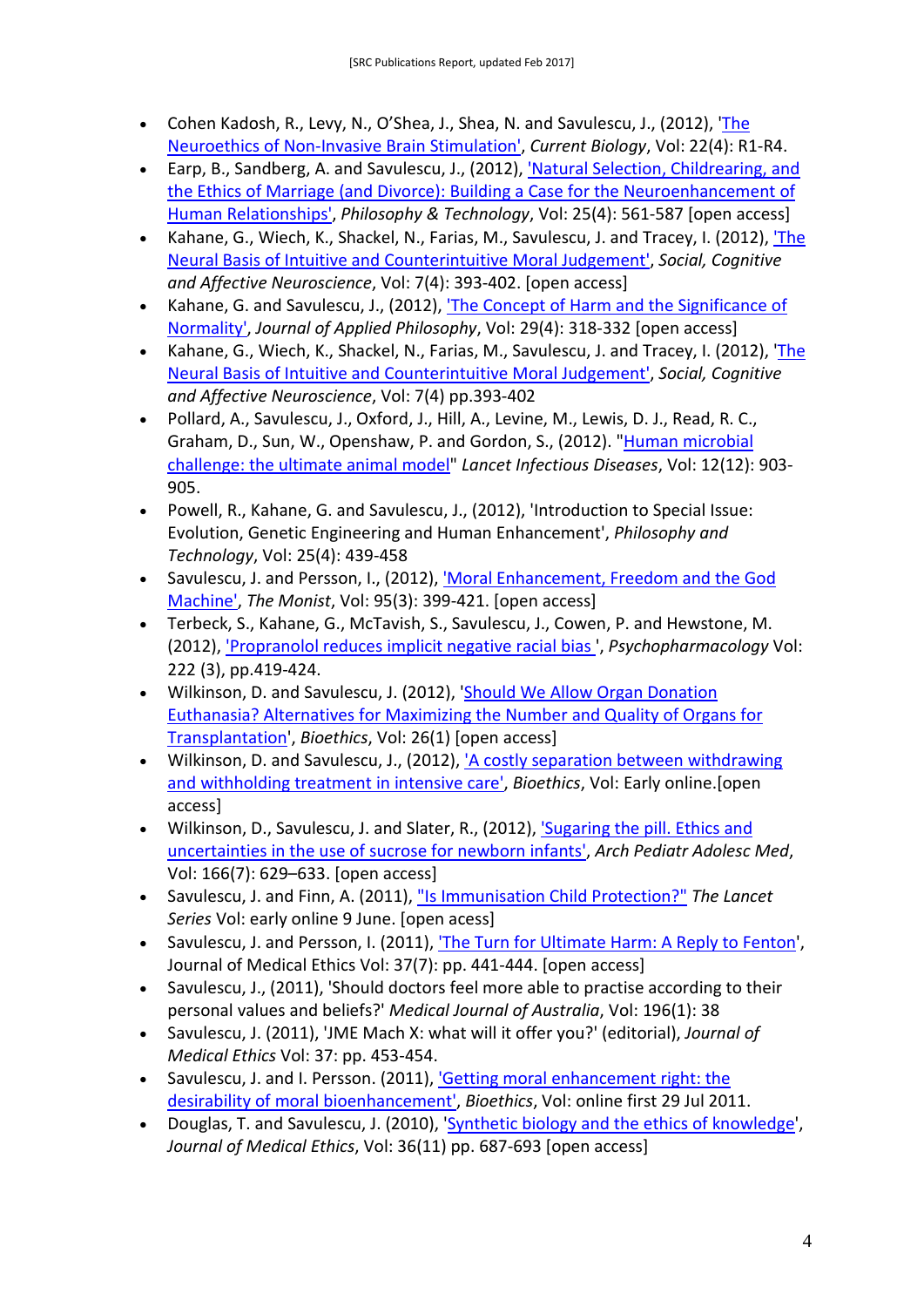- Duncan, R., Delatycki, M., Gillam, L., Williamson, R., Rogers, J. and Savulescu, J. (2010), 'The challenge of developmentally appropriate care: Predictive genetic testing in young people for familial adenomatous polyposis (FAP)', *Familial Cancer*, Vol: 9 pp. 27-35
- Foddy, B. and Savulescu, J., (2010). ["A Liberal Account of Addiction"](http://europepmc.org/articles/PMC3959650) *Philosophy, Psychology, and Psychiatry*, Vol: 17(1): 1-22.
- Foddy, B. and Savulescu, J. (2010), ['Relating Addiction to Disease, Disability,](http://muse.jhu.edu/login?uri=/journals/philosophy_psychiatry_and_psychology/v017/17.1.foddy01.html)  [Autonomy and the Good Life',](http://muse.jhu.edu/login?uri=/journals/philosophy_psychiatry_and_psychology/v017/17.1.foddy01.html) *Philosophy, Psychology and Psychiatry*, Vol: 17(1) pp. 35-42
- Savulescu, J. and Kahane, G. (2010), ['The value of sex in procreative reasons'](http://www.informaworld.com/smpp/section?content=a923320988&fulltext=713240928), *American Journal of Bioethics*, Vol: 10(7) pp. 22-24 [open access]
- Persson, I. and Savulescu, J. (2010), 'Actualizable Potential, reproduction and embryo research: bringing embryos into existence for different purposes, or not at all', *Cambridge Quarterly of Healthcare Ethics*, Vol: 19(1)
- Persson, I. and Savulescu, J. (2010), ['Moral Transhumanism'](http://jmp.oxfordjournals.org/content/early/2010/11/12/jmp.jhq052.full), *Journal of Medicine and Philosophy*, Vol: First published online: November 12, 2010
- Savulescu, J. (2010), ['Human liberation: Removing biological and psychological](http://www.bep.ox.ac.uk/__data/assets/pdf_file/0003/17517/Savulescu_Human_Liberation_MBR.pdf)  [barriers to freedom'](http://www.bep.ox.ac.uk/__data/assets/pdf_file/0003/17517/Savulescu_Human_Liberation_MBR.pdf), *Monash Bioethics Review*, Vol: 29(1)
- Savulescu, J. and De Crespigny, L. (2010), 'When Mums Come First', Reprinted in Abortion, special edition of *Issues in Society* Vol: 312(1) pp 38-39, (23 January)
- Sharkey, K., Savulescu, J., Aranda, S. and Schofield, P. (2010), 'Clinician gate-keeping in clinical research is not ethically defensible: an analysis', *Journal of Medical Ethics*  Vol: 36(6) pp. 363-366
- Savulescu, J. (2009), 'Human Liberation: removing biological and psychological barriers to freedom', Centro Einaudi Journal, *Biblioteca della Liberta*, Vol: Anno XLIV(196)
- Savulescu, J. and Douglas, T. (2009), ['Destroying Unwanted Embryos in Research'](https://www.nature.com/embor/journal/v10/n4/full/embor200954.html), *European Molecular Biology Organization (EMBO) report*, Vol: 10(4) pp. 307-312 [\[link](http://www.nature.com/embor/journal/v10/n4/full/embor200954.html)  via *[Nature](http://www.nature.com/embor/journal/v10/n4/full/embor200954.html)*]
- Savulescu, J. and Kahane, G. (2009), 'The Moral Obligation to Create Children with the Best Chance of the Best Life', *Bioethics*, Vol: 23(5) pp. 274-290
- Savulescu, J. and Levy, N. (2009), 'The moral significance of phenomenal consciousness', *Progress in Brain Research*, Vol: 117 pp. 361-370
- *Book Chapters*
- Douglas, T., Harding, C., Bourne, H. and Savulescu, J. (2012). 'Stem Cell Research and Same-Sex Reproduction'. in M. Quigley, S. Chan and J. Harris, (Eds.) *Stem Cells: New Frontiers in Science and Ethics* (World Scientific) pp 207-228.
- Savulescu, J., (2012), *'Enhancing Equality'* in. K. Lippert-Rasmussen, M. Rosendahl and J. Wamberg (eds). *The Posthuman Condition: Ethics, Aesthetics and Politics of Biotechnological Challenges*, (Aarhus: Aarhus University Press): 184- 203.
- Arinaminpathy, N., Savulescu, J. and McLean, A. (2011), 'Effective Use of a Limited Antiviral Stockpile for Pandemic Influenza', in M. J.Selgelid, A. McLean, N. Arinaminpathy and J. Savulescu (Eds.) *Infectious Disease Ethics: Limiting Liberty in Contexts of Contagion*, (Springer)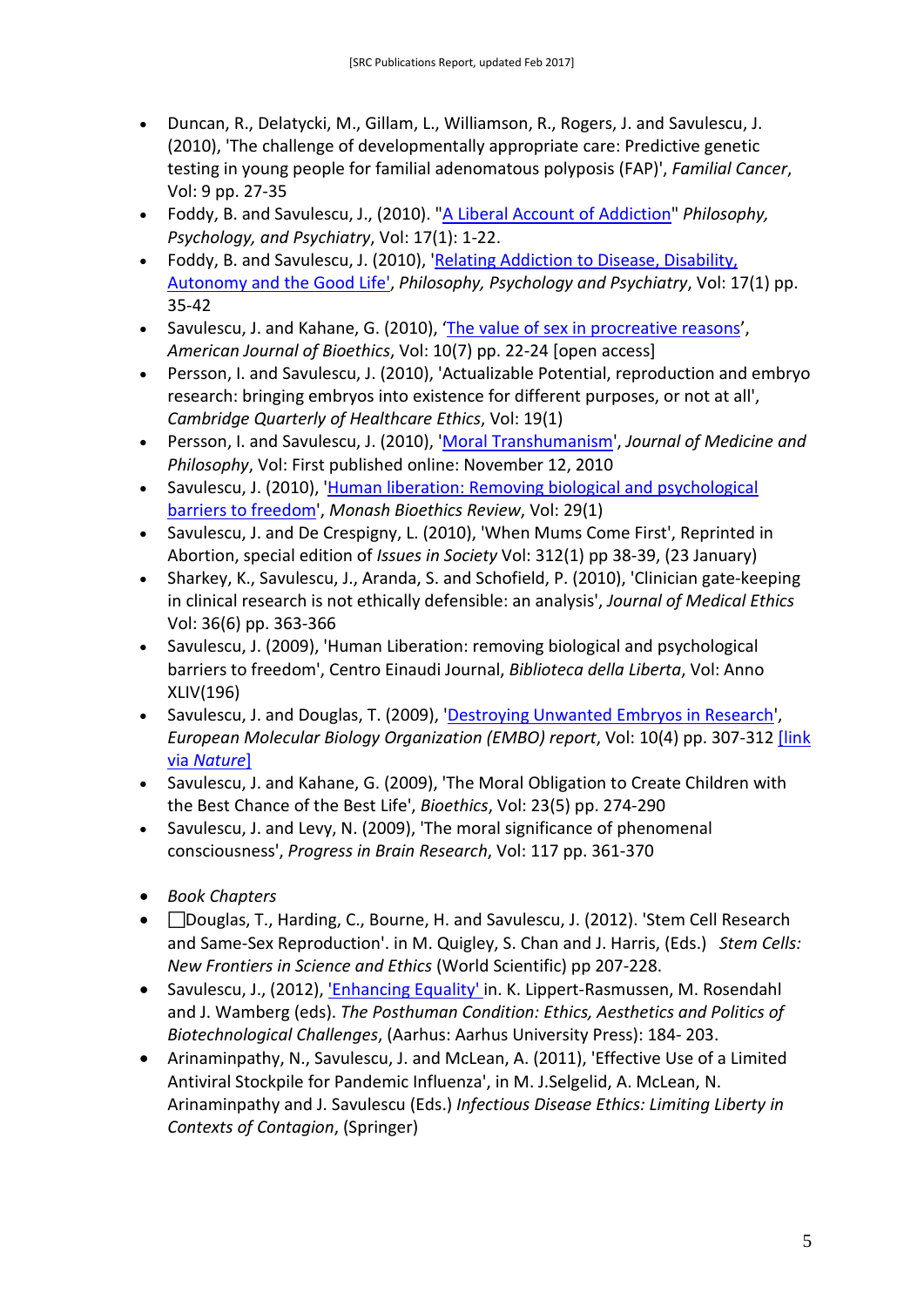- Kahane, G., Savulescu, J. and Ter Meulen, R. (2011), 'Preface', in G. Kahane, J. Savulescu and R. Ter Meulen (Eds) *Enhancing Human Capacities*, (Oxford: Wiley-Blackwell)
- Persson, I. and Savulescu, J. (2011), 'Unfit for the Future? Human Nature, Scientific Progress, and the Need for Moral Enhancement', in J. Savulescu, R. ter Meulen and G. Kahane (Eds) *Enhancing Human Capacities* (Oxford: Wiley-Blackwell)
- Sandberg, A., Sinnott-Armstrong, W. and Savulescu, J. (2011), 'Cognitive Enhancement in Courts', in J. Illes and B. J. Sahakian (Eds) *Oxford Handbook of Neuroethics*, (Oxford: Oxford University Press)
- Sandberg, A. and Savulescu, J. (2011), 'The Social and Economic Impacts of Cognitive Enhancement', in J. Savulescu, R. Ter Meulen and G. Kahane (Eds) *Enhancing Human Capacities*, (Oxford: Wiley-Blackwell) pp. 92-113
- Savulescu, J. and Foddy, B. (2011), 'Le Tour and Failure of Zero Tolerance: Time to Relax Doping Controls', in J. Savulescu, R. ter Meulen and G. Kahane (Eds) *Enhancing Human Capacities*, (Oxford: Wiley-Blackwell)
- Savulescu, J., Sandberg, A. and Kahane, G. (2011), 'Enhancement and Well-being', in J. Savulescu, R. ter Meulen and G. Kahane (Eds.) *Enhancing Human Capacities*, (Oxford: Wiley-Blackwell) pp. 3-18
- Savulescu, J., Sandberg, A. and Kahane, G. (2011), 'Reasons to Feel, Reasons to Take Pills', in J. Savulescu, R. ter Meulen and G. Kahane (Eds.) *Enhancing Human Capacities*, (Oxford: Wiley-Blackwell) pp. 166-178
- Savulescu, J. and Wilkinson, D., (2011), 'Death Fiction and Taking Organs from the Living ' *Organ and Tissue Donation*, Vol 333 of Series Issues in Society, (Thirroul: The Spinney Press): p.34
- Savulescu, J. (2011), 'Genetically Modified Animals: Should There be Limits to Engineering the Animal Kingdom?' in T. Beauchamp and R. Frey (Eds.) *Oxford Handbook of Animals and Ethics*, (Oxford: Oxford University Press)
- Selgelid, M. J., McLean, A., Arinaminpathy, N. and Savulescu, J. (2011), 'Introduction', in M. J.Selgelid, A. McLean, N. Arinaminpathy and J. Savulescu (Eds.) *Infectious Disease Ethics: Limiting Liberty in Contexts of Contagion*, (Springer)
- Savulescu, J. and Hope, T. (2010), ['Ethics of Research'](http://www.routledge.com/books/The-Routledge-Companion-to-Ethics-isbn9780415413626), in J. Skorupski (Ed) *Routledge Companion to Ethics*, Routledge
- Savulescu, J. (2009), 'Enhancement and Fairness', in P. Healey and S. Rayner (Eds) *Unnatural Selection: The Challenges of Engineering Tomorrow's People (*London: Earthscan) 177- 187
- Savulescu, J. (2009), ['The Human Prejudice and the Moral Status of Enhanced Beings:](http://ukcatalogue.oup.com/product/9780199299720.do?keyword=human+enhancement&sortby=bestMatches)  [What do we Owe the Gods'](http://ukcatalogue.oup.com/product/9780199299720.do?keyword=human+enhancement&sortby=bestMatches), in J. Savulescu and N. Bostrom (Eds) *Human Enhancement*, (Oxford: Oxford University Press) 211-250
- Savulescu, J. (2009), 'The Yuk Factor', in J. Warburton and D. Edmonds (Eds) *[Philosophy Bites](http://www.philosophybites.com/)*, (Oxford: Oxford University Press)
- Savulescu, J. (2009), 'Procreative Beneficence: Why we Should Select the Best Children (Reprint)', in J. Oakley (Ed) *Bioethics*, (Ashgate) 187-200
- Savulescu, J. and Bostrom, N. (2009), 'Introduction', in J. Savulescu and N. Bostrom (Eds) *Human Enhancement*, (Oxford: Oxford University Press) 1-24
- Savulescu, J. and Devolder, K. (2009), 'The Moral Imperative to Conduct Embryonic Stem Cell and Cloning Research', in J. Pierce and G. Randels (Eds) *Contemporary*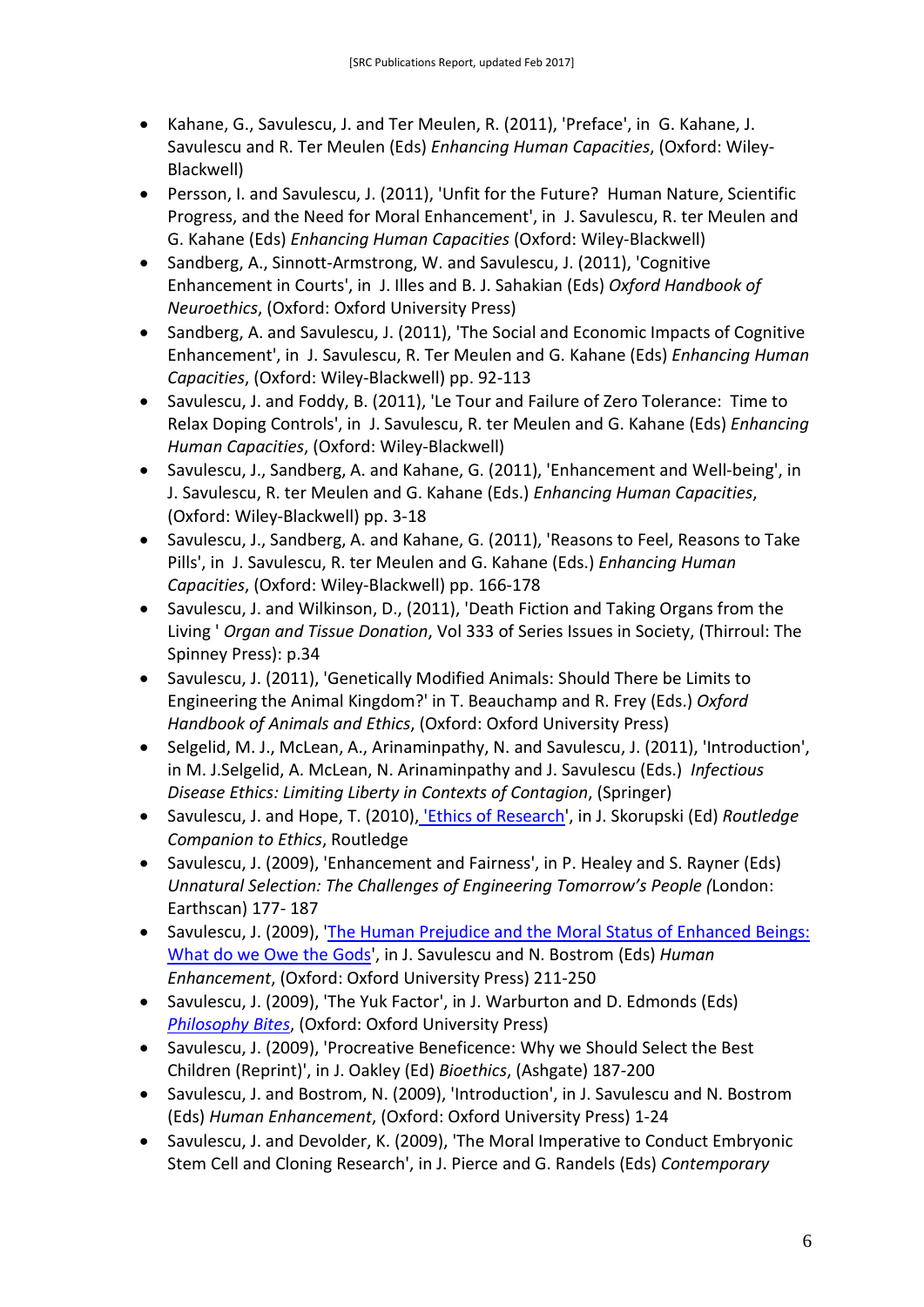*Bioethics: An Integrated Approach*, (Oxford: Oxford University Press) Reprinted from the *Cambridge Quarterly of Healthcare Ethics*

- Savulescu, J. and Devolder, K. (2009), 'The Moral Imperative to Conduct Embryonic Stem Cell and Cloning Research', in D. Haugen, S. Musser and K. Lovelace (Eds) *[At](http://www.books-by-isbn.com/0-7377/0737743115-The-Ethics-of-Cloning-At-Issue-Series-0-7377-4311-5.html)  [Issue: The Ethics of Cloning](http://www.books-by-isbn.com/0-7377/0737743115-The-Ethics-of-Cloning-At-Issue-Series-0-7377-4311-5.html)* (Thomsonville: Gale Cengage Learning)
- Savulescu, J. and Devolder, K. (2009), 'Therapeutic Cloning is Moral', in D. Haugen, S. Musser and K. Lovelace (Eds) *At Issue: The Ethics of Cloning*, (Thomsonville: Gale Cengage Learning)
- Savulescu, J. and Foddy, B. (2009), 'To Gattaca and Beyond', in J. Healey (Ed) *Human Genetics: Ethics & Issues*, (Thirroul: The Spinney Press) 27-28
- <span id="page-6-0"></span>• Savulescu, J. and Levy, N. (2009), 'The moral significance of phenomenal consciousness', in S. Laureys, N. D. Schiff and A. M. Owen (Eds) *Coma science: Clinical and ethical implications – Progress in Brain Research*, (Oxford: Elsevier) 316-370

## **Dr Steve Clarke**

*Journal Articles*

- Clarke, S. (2016). 'The Reversal Test, Status Quo Bias and Opposition to Human Cognitive Enhancement', Canadian Journal of Philosophy, 46 (3), pp. 369-386.
- Clarke, S. (2016). 'A Brave New World: Understanding the Ethics of Human Enhancement', AQ: Australian Quarterly,<http://www.aips.net.au/aq-magazine/> , 87, 4, pp. 3-7.
- Clarke, S. (2016). 'Charlie Hebdo and Sacred Values', The Critique: <http://www.thecritique.com/articles/critique-magazine-exclusives-model-29/> , January 7.
- Powell, R. and Clarke, S., (2012), *'Religion as an Evolutionary Byproduct: A Critique of* [the Standard Model',](http://bjps.oxfordjournals.org/content/63/3/457.full) *British Journal for the Philosophy of Science* Vol: 63(3): 457- 486.
- Brown, D. L., Clarke, S. and Oakley, J., (2012). 'Cardiac Surgeon Report Cards, Referral [for Cardiac Surgery, and the Ethical Responsibilities of Cardiologists'](http://content.onlinejacc.org/article.aspx?articleID=1208657), *Journal of the American College of Cardiology*, Vol: 59(25).
- Clarke, S., Powell, R. and Savulescu, J., (2012). ['An ethical and prudential argument](http://journals.cambridge.org/action/displayAbstract?fromPage=online&aid=8503924&fulltextType=AC&fileId=S0140525X11001026)  [for prioritizing the reduction of parasite-stress in the allocation of health care](http://journals.cambridge.org/action/displayAbstract?fromPage=online&aid=8503924&fulltextType=AC&fileId=S0140525X11001026)  [resources',](http://journals.cambridge.org/action/displayAbstract?fromPage=online&aid=8503924&fulltextType=AC&fileId=S0140525X11001026) *Behavioral and Brain Sciences*, Vol: 35(April ): 90-91.
- Clarke, S. and Roache, R., (2012). ['Introducing Transformative Technologies into](http://www.springerlink.com/content/v612l11348763732/)  [Democratic Societies',](http://www.springerlink.com/content/v612l11348763732/) *Philosophy and Technology*, Vol: 25(1): 27-45.
- 'Transcendental Realisms in the Philosophy of Science: on Bhaskar and Cartwright', *Synthese*, 173, April 2010, pp. 299-315.
- 'Cognitive Bias and the Precautionary Principle: What's Wrong with the Core Argument in Sunstein's Laws of Fear and a Way to Fix it', *Journal of Risk Research*, 13, March 2010, pp. 163-174.
- 'The Duty to Disclose Adverse Clinical Trial Results', *American Journal of Bioethics*, 9 (8), August 2009, pp. 1-9. Co-authored with S. Matthew Liao and Mark Sheehan.
- 'Disclosing Clinical Trial Results: Publicity, Significance and Independence', *American Journal of Bioethics*, 9 (8), August 2009, pp. W3-W5. Co-authored with S. Matthew Liao and Mark Sheehan.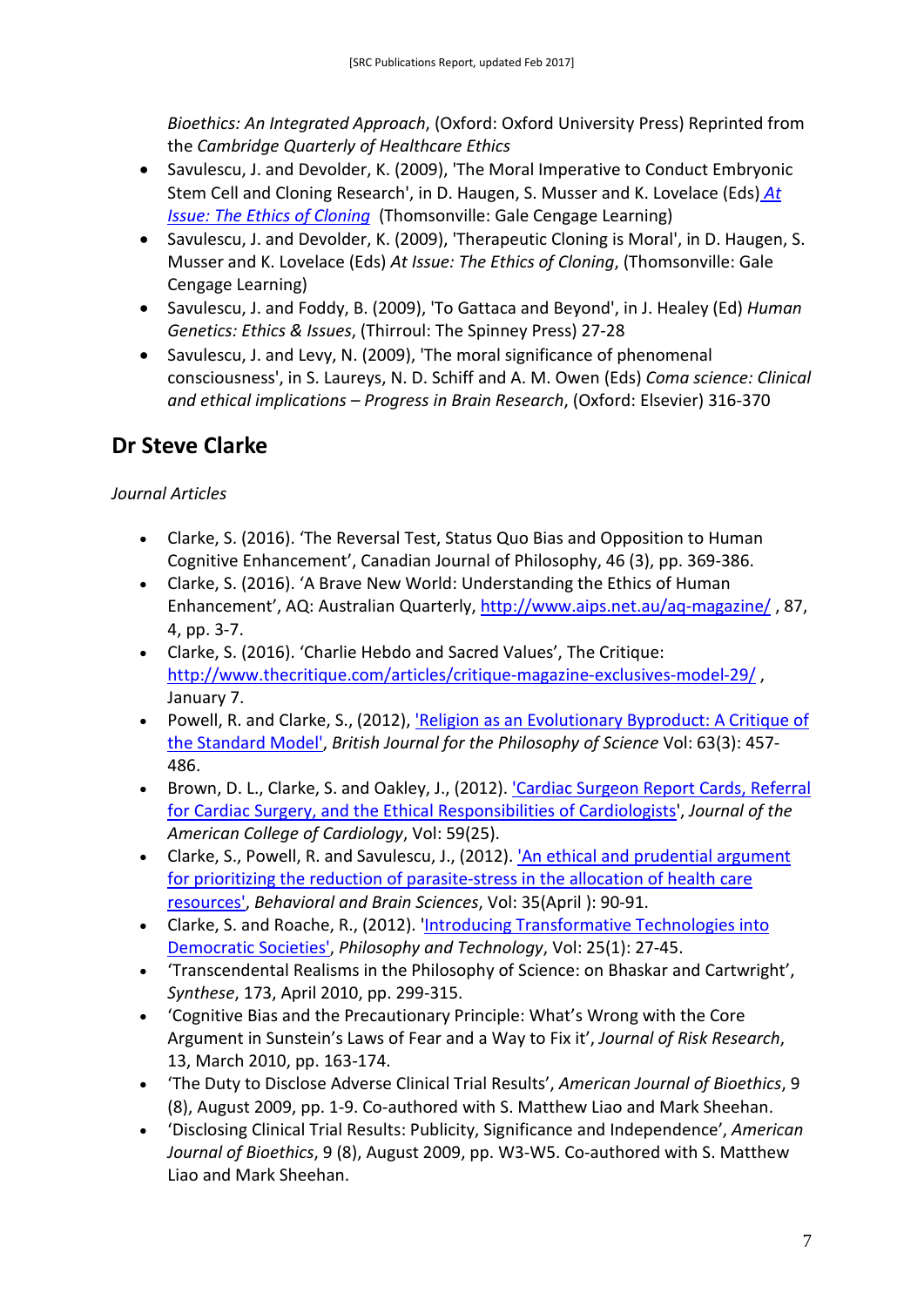- 'Scientific Imperialism and the Proper Relations between the Sciences', *International Studies in the Philosophy of Science*, 23, July, 2009, pp. 195-207. Co-authored with Adrian Walsh.
- 'Naturalism, Science and the Supernatural', *Sophia*, 48, May 2009, pp. 127-142.
- 'Bioconservatism, Bioliberalism and the Wisdom of Reflecting on Repugnance', *Monash Bioethics Review*, 28, March 2009, pp. 04.1-04.21. Co-authored with Rebecca Roache

#### *Book Chapters*

• Clarke, S. (2016). 'Buchanan and the Conservative Argument against Human Enhancement from Biological and Social Harmony', in *The Ethics of Human Enhancement: Understanding the Debate*, edited by Steve Clarke, Julian Savulescu, C. A. J. Coady, Alberto Giubilini and Sagar Sanyal, Oxford: Oxford University Press, pp. 211-224.

Clarke, S. (2016). 'Homeopathy – An Undiluted Proposal', in *Philosophers Take on the World,* edited by David Edmonds, Oxford: Oxford University Press, pp. 39-41.

- 'Religion, Tolerance and Intolerance: Views from Across the Disciplines', in *Religion, Intolerance and Conflict: a Scientific and Conceptual Investigation, edited by Steve* Clarke, Russell Powell and Julian Savulescu, Oxford, Oxford University Press, (2013). Co-authored with Russell Powell.
- 'Coercion, Consequence and Salvation', in *Scientific Approaches to the Philosophy of Religion*, edited by Yujin Nagasawa, Basingstoke, Palgrave Macmillan (2012)
- Clarke, S. (2013). 'The Precautionary Principle and the Dual Use Dilemma'. in B. Rappert and M. Selgelid, (Eds.) *On the Dual Uses of Science and Ethics: Principles, Practices and Prospects*. (Canberra, ANU E-Press) [free]
- 'Cognitive Bias and Collective Enhancement' in *Enhancing Human Capacities*, edited by Julian Savulescu, Ruud ter Meulen and Guy Kahane, Oxford, Blackwell, 2011, pp. 127-137.
- 'On New Technologies', in *The Cambridge Handbook of Information and Computer Ethics*, edited by Luciano Floridi, Cambridge, Cambridge University Press, 2010, pp. 234-248.
- 'Enhancement am Menschen, Intuitionen und die Weisheit das Nachdenkens über den Widerwillen', in *Der Neue Mensch? Enhancement und Genetik*, edited by Nikolaus Knoepffler and Julian Savulescu, Frieburg, Verlag Karl Alber, 2009, pp. 55- 81. Co-authored with Rebecca Roache.
- 'Surgeon Report Cards', in *Patient Safety First: Responsive Regulation in Health Care*, edited by Judith Healy and Paul Dugdale, Sydney, Allen and Unwin, 2009, pp. 221- 236. Co-authored with Justin Oakley.
- 'New Technologies, Common Sense and the Paradoxical Precautionary Principle', in *Evaluating New Technologies: Methodological Problems for the Ethical Assessment of Technological Developments*, edited by Paul Sollie and Marcus Duwell, Dordrecht, Springer, 2009, pp. 159-173.

### <span id="page-7-0"></span>**Dr Russell Powell**

*Articles*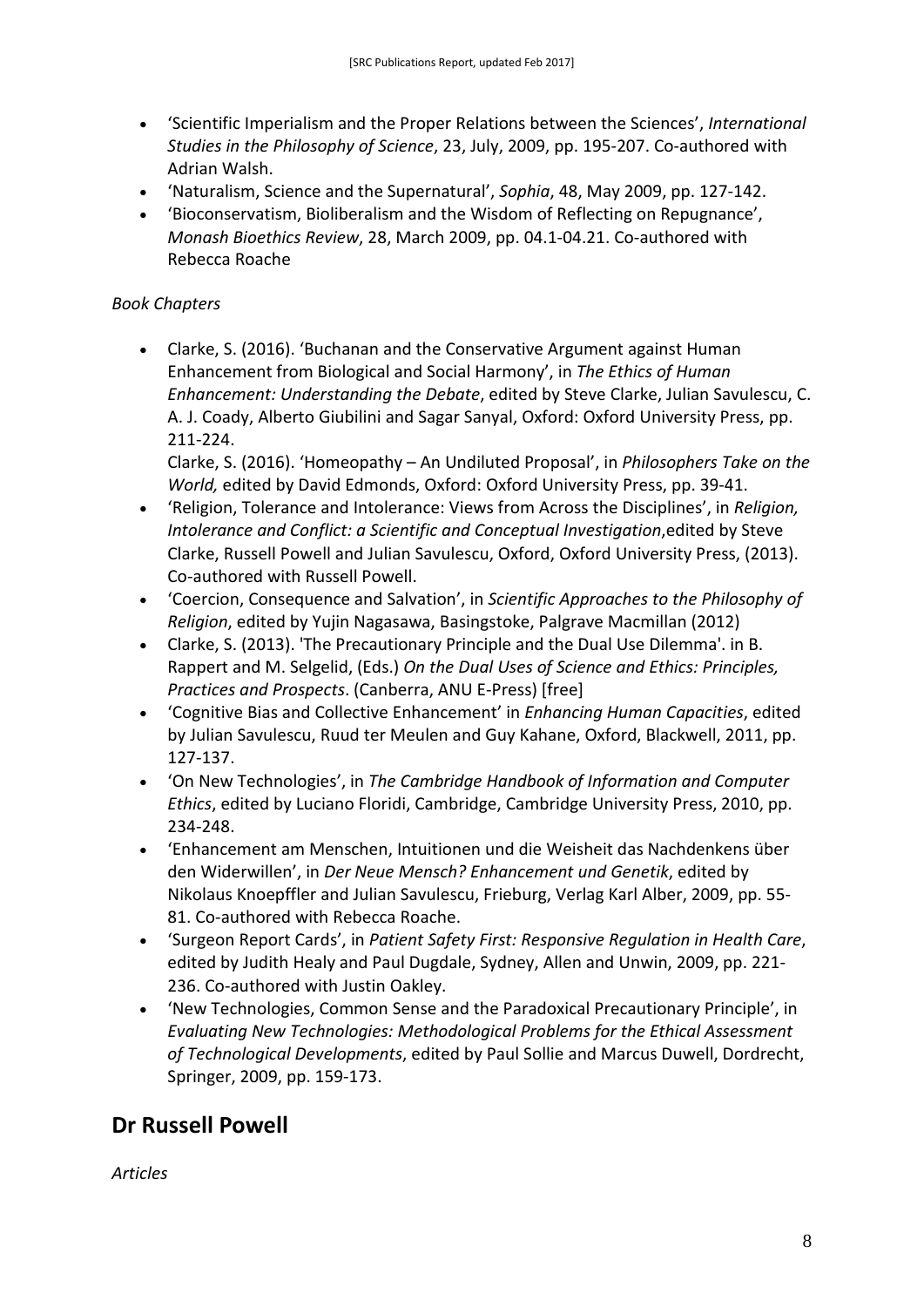- Powell, R. and Clarke, S., (2012), ['Religion as an Evolutionary Byproduct: A Critique of](http://bjps.oxfordjournals.org/content/63/3/457.full)  [the Standard Model',](http://bjps.oxfordjournals.org/content/63/3/457.full) *British Journal for the Philosophy of Science* Vol: 63(3): 457- 486.
- Powell, R. (2012), 'The Future of Human Evolution', *British Journal for the Philosophy of Science* 63(3): 145-175.
- Powell, R. (2012), 'Convergent Evolution and the Limits of Natural Selection', *European Journal for the Philosophy of Science* 2(3): 355-373
- Powell, R., G. Kahane and J. Savulescu (2012), 'Evolution, Genetic Engineering and Human Enhancement', *Philosophy & Technology* 25(4): 439-458.
- Powell, R., S. Clarke and J. Savulescu (2012). 'Prioritizing the Reduction of Parasite-Stress in the Allocation of Healthcare Resources', *Behavioral and Brain Sciences*  35(2): 90-1.
- Powell, R. (2012), 'Human Nature and Respect for the Evolutionarily Given', *Philosophy & Technology* 25(4):485-493.
- Powell, R. and Buchanan, A. (2011)[, 'Breaking Evolution's Chains: The Prospect of](http://jmp.oxfordjournals.org/content/36/1/6.full)  [Deliberate Genetic Modification in Humans',](http://jmp.oxfordjournals.org/content/36/1/6.full) *Journal of Medicine and Philosophy* Vol: 36(1): pp. 6-27. Re-printed in *U.S. Presidential Commission for Bioethics, Briefing Booklet 2011*.
- Douglas, T., Powell, R., Devolder, K. and Rippon, S., (2010). 'Resisting Sparrow's Sexy Reductio: Selection Principles and the Social Good ', *American Journal of Bioethics: Neuroscience*, Vol: 10(7): 16-18.
- Powell, R. (2010), 'The Evolutionary Biological Implications of Human Genetic [Engineering',](http://jmp.oxfordjournals.org/cgi/reprint/jhq004) *Journal of Medicine and Philosophy* Vol: 37(3): 204-226.
- Powell, R. (2010), 'What's the harm? An evolutionary theoretical critique of the precautionary principle', *Kennedy Institute of Ethics Journal* Vol: 20(2): pp. 181-206.
- Powell, R. (2009), 'Contingency and Convergence in Macroevolution: A Reply to John Beatty', *Journal of Philosophy* Vol: 106(7): pp. 390-404.
- Powell, R. and Buchanan, A. (2011), ['Breaking Evolution's Chains: The Prospect of](http://jmp.oxfordjournals.org/content/36/1/6.full)  [Deliberate Genetic Modification in Humans'](http://jmp.oxfordjournals.org/content/36/1/6.full), *Journal of Medicine and Philosophy* Vol: 36(1): pp. 6-27.

#### *Book Chapters*

- Powell, R. and Clarke, S. (2013). 'Religion, Tolerance and Intolerance' in Clarke, S. Powell, R. and Savulescu, J. (eds.), *Scientific and Conceptual Investigations of Religious Conflict*, Oxford University Press.
- Powell, R. and Buchanan, A. (2011), 'Breaking Evolution's Chains: The Prospect of Deliberate Genetic Modification in Humans ' *Re-printed in U.S. Presidential Commission for Bioethics, Briefing Booklet 2011*. Originally published in *Journal of Medicine and Philosophy*
- Powell, R. (2010), 'On the Nature of Species and the Moral Significance of their Extinction', in T.L. Beauchamp and R.J. Frey (Eds) *Oxford Handbook on Ethics and Animals*, (Oxford: Oxford University Press)

### **Dr Joanna Burch Brown**

<span id="page-8-0"></span>• Burch-Brown, Joanna and Baker, William (2016). 'Religion and reducing prejudice'. *Group Processes and Intergroup Relations* 19 (6) , pp. 784-807.